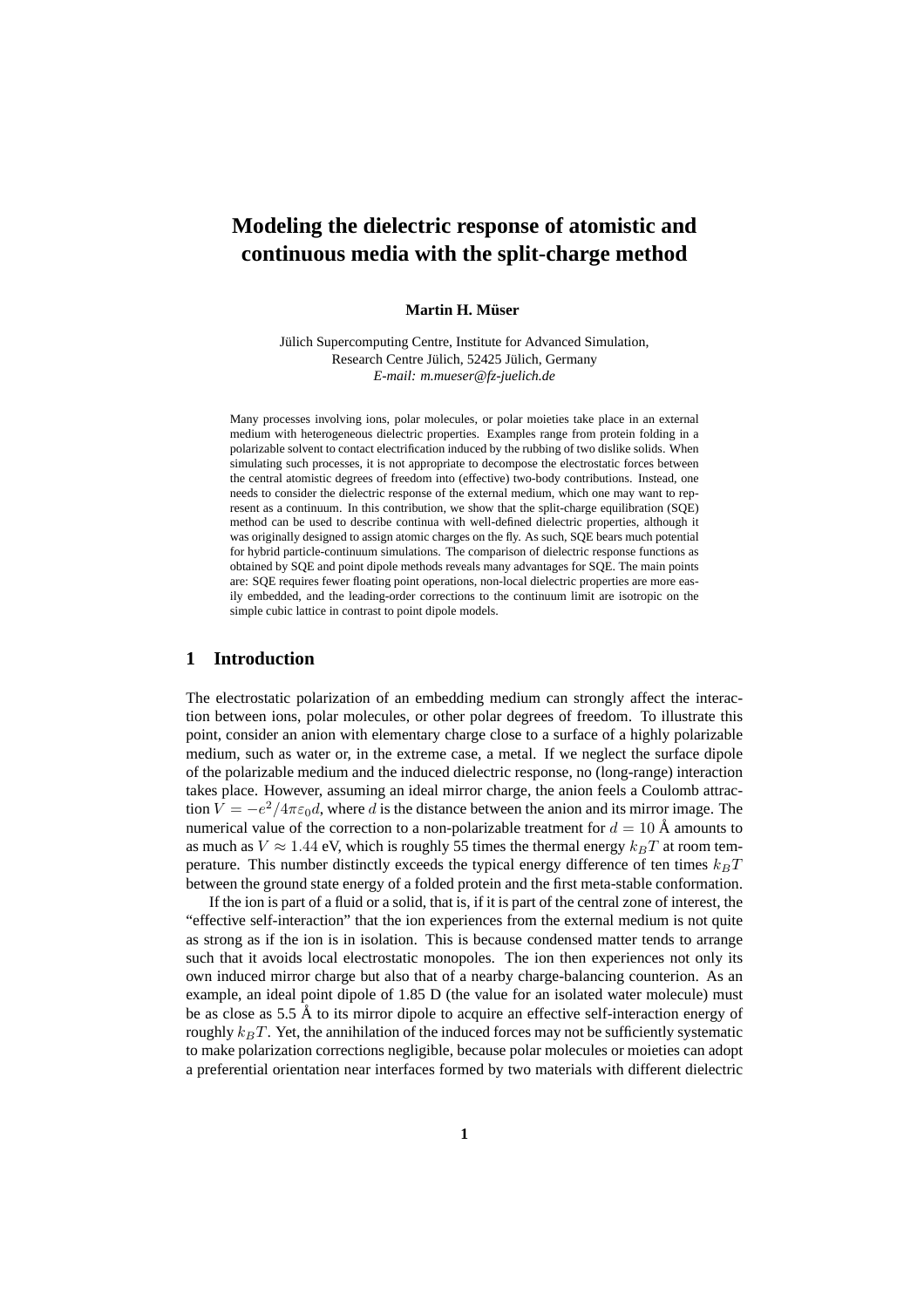properties. For this and related reasons, the electric polarization needs to be accounted for in accurate simulations of ionic and polar media $1-4$ . Since most systems are heterogeneous and boundary conditions are more complicated than those of semi-infinite metal walls, it is futile to derive effective interactions between the explicitly treated atomistic degrees of freedom. Instead, it is desirable to compute the polarization of the embedding medium, ideally by exploiting continuum descriptions and appropriate meshing far away from the zone of interest.

Often, polarization in condensed matter systems is accounted for by placing inducible (point) dipoles onto atoms or (super) atoms<sup>5–7</sup>. However, in addition to electrostatic polarization of atoms, there can be charge transfer between them. Although there is no *unique* scheme breaking down the polarization into intra- and inter-atomic contributions<sup>8</sup> (mainly because partial atomic charges cannot be defined unambiguously<sup>9</sup>), recent advances show that it is yet both meaningful and practical to do so<sup>10</sup>. We shall not repeat the arguments here and instead simply assume as a heuristic working hypothesis that charge transfer between atoms and the polarization of atoms can be assigned meaningfully.

Determining the set of partial charges  ${Q}$  and/or atomic dipoles  ${µ}$  – plus potentially higher-order multipoles – is usually done using minimization principles<sup>11</sup>. The idea is to find an approximation for the potential energy of the system  $V = V({Q, \mu ...})$  by Taylor expanding V with respect to the set of the (small) parameters  $\{Q, \mu, ...\}$  and to find well-motivated expressions for the expansion coefficients. In this work, we will base this expansion on the split-charge equilibration (SQE) model<sup>12</sup>, in which atomic charges result from the charge transfer through chemical bonds. In addition to fractional charges, atoms can receive integer charges, which, however, are not subjected to bond energy penalties but only to on-site interactions. The SQE method has been recently justified from densityfunctional theory based arguments<sup>10</sup>. The gist of this justification is that the non-locality of the kinetic energy in DFT (which leads to the shell structure of atoms and to band gaps in solids) can be expressed correctly in leading order by the split-charge terms (which are needed to yield a dielectric response differing from that of metals).

The SQE method was proposed as a unified model of the original chemical-potentialequalization method also known as charge equilibration<sup>13,14</sup> (OE) and the atom-atom charge transfer approach  $(AACT)^{15}$ . It turns out that SQE avoids the (mutually exclusive) disadvantages of QE and AACT method without introducing new ones. For example, QE automatically produces a metallic response, i.e., a diverging dielectric permittivity,  $\varepsilon_r$ , while AACT can only mimic systems for which  $\varepsilon_r - 1 \lesssim 1$  holds<sup>16</sup>. In contrast, SQE can reproduce any arbitrary value of  $\varepsilon_r > 1$ . In this contribution, we focus on the dielectric properties of SQE and compare them to those produced by approaches in which the dielectric response results from point dipoles.

The remaining part of this chapter is organized as follows: In Section 2, the charge transfer and point dipole models are introduced within one common framework. In Section 3, the continuum limit is derived for a pure SQE model and a pure point dipole model on the simple cubic lattice. Further properties of charge-equilibration methods, that is, those pertaining to molecular systems, are summarized in Section 4. Conclusions are drawn in Section 5. In the appendix, Section 6, details on the dipole-dipole interactions are presented.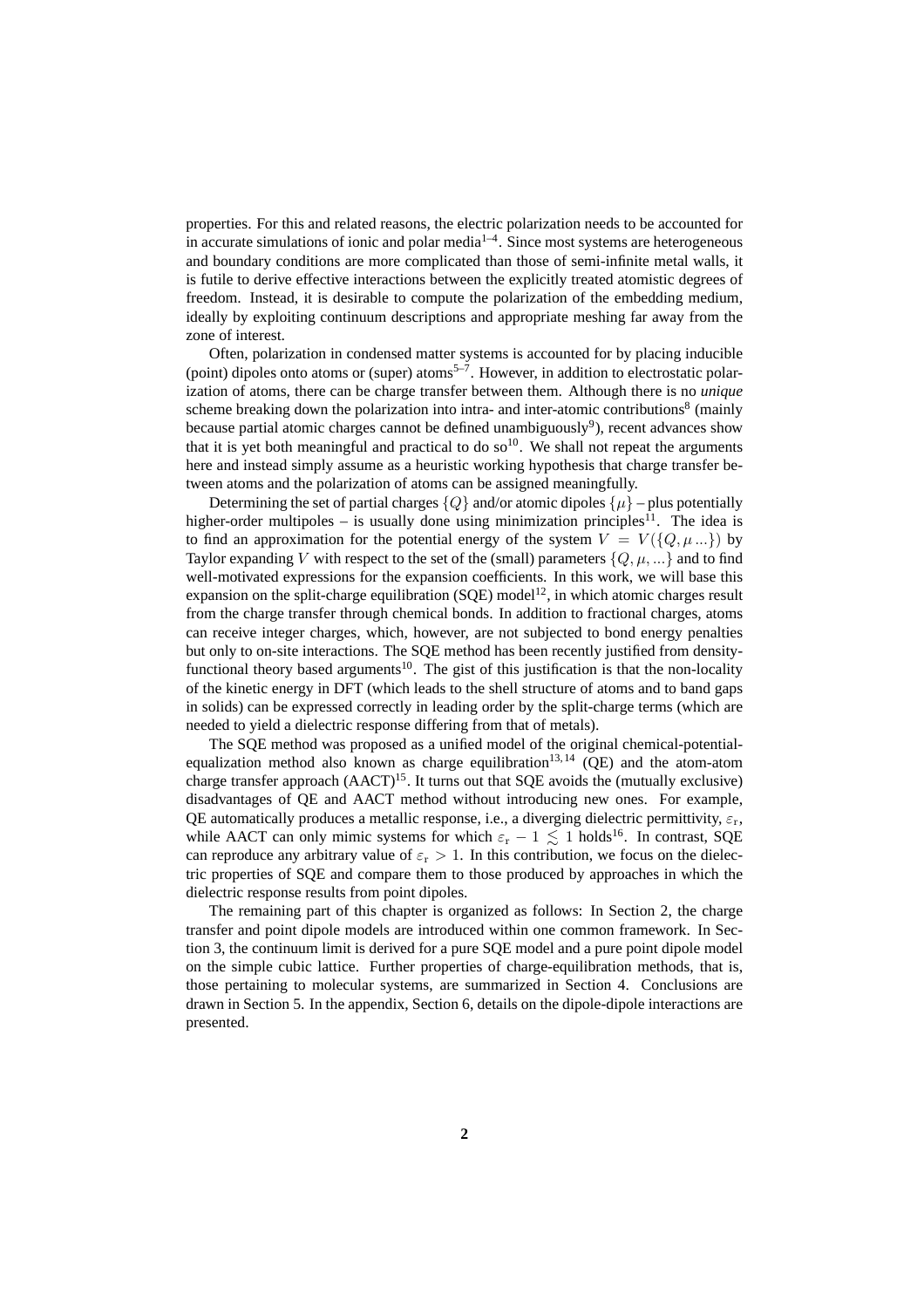### **2 Charge transfer approaches and the split charge model**

As mentioned in the introduction to this chapter, the goal is to find an expansion for the energy as a function of the partial charges and the dipoles – plus potentially higher-order electrostatic multipoles – as a function of the atomic coordinates:

$$
V(\{\mathbf{R}, Q, \mu\}) = V(\{\mathbf{R}, Q_0, \mu_0\}) + \sum_i \left\{ \frac{\partial V}{\partial Q_i} \Delta Q_i + \frac{\partial V}{\partial \mu_{i\alpha}} \Delta \mu_{i\alpha} \right\}
$$

$$
+ \sum_{i,j} \left\{ \frac{1}{2} \frac{\partial^2 V}{\partial Q_i \partial Q_j} \Delta Q_i \Delta Q_j + \frac{\partial^2 V}{\partial Q_i \partial \mu_{j\alpha}} \Delta Q_i \Delta \mu_{j\alpha} + \frac{1}{2} \frac{\partial^2 V}{\partial \mu_{i\alpha} \partial \mu_{j\beta}} \Delta \mu_{i\alpha} \Delta \mu_{j\beta} \right\} (1)
$$

We truncate after second order and after the dipole terms. Here,  ${Q_0}$  and  ${\mu_0}$  denote, respectively, a set of reference values for atomic charges and dipoles. In the following, we will assume that these can be set to zero unless mentioned otherwise. Moreover, Roman indices refer to atom numbers while Greek indices enumerate Cartesian coordinates, e.g.,  $\mu_{i\alpha} \equiv \mu_{i\alpha 0} + \Delta \mu_{i\alpha}$  is the  $\alpha$  component of the dipole on (super)atom *i*. For Cartesian indices, we use the summation convention. Some terms in the Taylor expansion Eq. (1) can be readily interpreted.

For isolated atoms,  $\partial V/\partial Q_i$  corresponds to the electronegativity  $\chi_i$  (plus potentially a coupling to an external electrostatic potential), while  $\partial^2 V / \partial Q_i^2$  can be associated with the chemical hardness  $\kappa_i$ . They can be parameterized via finite-difference approximations of the ionization energy  $I_i$  and electron affinity  $A_i$ . The latter two quantities can be be obtained by removing or adding an elementary charge  $e$  from atom  $i$ ,

$$
I_i = \frac{\kappa_i}{2}e^2 + \chi_i e \tag{2}
$$

$$
A_i = \frac{\kappa_i}{2} e^2 - \chi_i e \tag{3}
$$

and thus  $\kappa_i = (I_i + A_i)/e^2$  and  $\chi_i = (I_i - A_i)/2e$ . (These quantities are commonly stated in units of eV, which means that the underlying unit system uses the elementary charge as the unit of charge.) In principle,  $\kappa_i$  and  $\chi_i$  should depend on the environment, but within a reasonable approximation, they can be taken from values measured for isolated atoms. In practical applications, i.e., when allowing  $\kappa_i$  and  $\chi_i$  to be free fit parameters, they turn out within  $\mathcal{O}(10\%)$  of their experimentally determined values<sup>12, 17</sup>. Furthermore, it is tempting to associate the mixed derivative  $\partial^2 V / \partial Q_i \partial Q_j$  ( $i \neq j$ ) with the Coulomb potential, at least if  $\mathbf{R}_i$  and  $\mathbf{R}_j$  are sufficiently distant. For nearby atoms, one may want to screen the Coulomb interaction at short distance to account for orbital overlap.

All terms related to the atomic dipoles can be interpreted in a straightforward fashion. The negative of  $\partial V/\partial \mu_{i\alpha}$  is the  $\alpha$  component of the electrostatic field at  $\mathbf{R}_i$  due to external charges. The single-atom terms  $\partial^2 V/\partial \mu_{i\alpha} \partial \mu_{i\beta}$ , can be associated with the inverse polarizability  $1/\gamma_i$  of atom i. Unlike for the charges, practical applications find a large dependence of the polarizability on the chemical environment (in particular for anions)<sup>18</sup>, including a direction dependence for directed bonds. The two-atom terms  $\partial^2 V/\partial Q_i \partial \mu_{j\alpha}$ and  $\partial^2 V/\partial \mu_{i\alpha} \partial \mu_{j\beta}$  correspond to the charge-dipole and dipole-dipole Coulomb interaction, respectively, at least for large distances  $R_{ij}$  between atoms i and j.

Unfortunately, it is incorrect to assume that the second-order derivatives  $\partial V^2/\partial Q_i\partial Q_j$ quickly approach the Coulomb interaction as  $R_{ij}$  increases beyond typical atomic spacings, which one might conclude from the argument that chemistry is local. This can be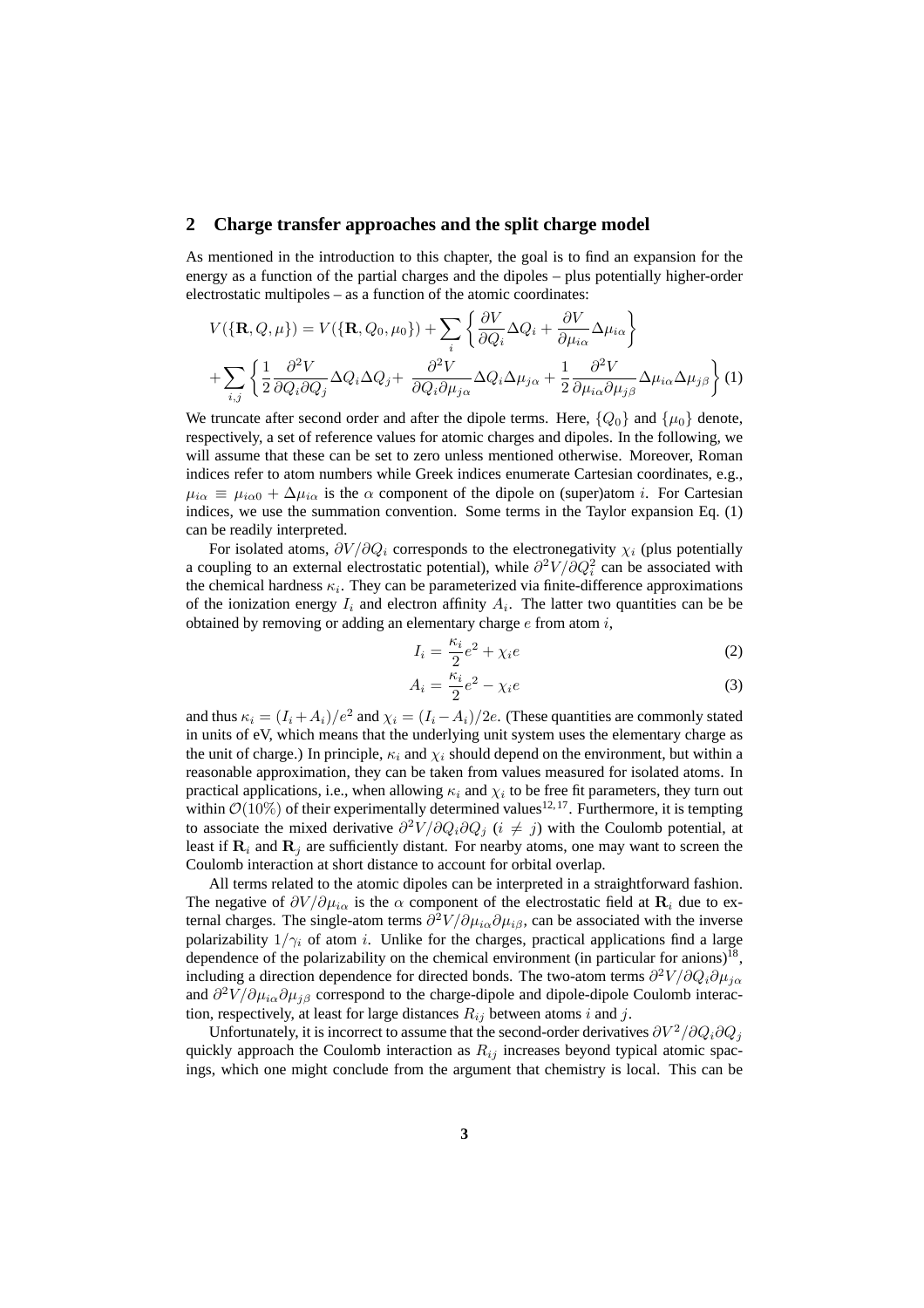seen as follows: we know that isolated fragments (such as atoms or molecules) take integer charges, in many cases zero charge. If we separate two atoms, such as sodium and chlorine to large separation, we would find that the fragments carry a fractional charge

$$
Q_{\text{Na,Cl}} = \pm \frac{\chi_{\text{Cl}} - \chi_{\text{Na}}}{\kappa_{\text{Na}} + \kappa_{\text{Cl}} - 1/(4\pi\varepsilon_0 R_{\text{NaCl}})},\tag{4}
$$

assuming that  $\partial V^2/\partial Q_i \partial Q_j$  quickly approaches the Coulomb potential. Using elementspecific numerical values<sup>19</sup>, one obtains partial charges of  $\pm 0.4$  e for a completely dissociated dimer. However, both atoms should be neutral, because  $I_{\text{Na}} > A_{\text{Cl}}$ , which requires one to prevent non-local (fractional) charge transfer.

What needs to be done is to penalize the transfer of (fractional) charge over long distances, i.e., when the overlap of orbitals of isolated atoms or ions ceases to be of importance. This can be done as follows. We write the charge of an atom  $as^{12,16}$ 

$$
Q_i = n_i e + \sum_j q_{ij},\tag{5}
$$

where  $n_i$  is called the oxidation state of the atom and  $q_{ij}$  is the charge donated from atom j to atom i, which is called the split charge. By definition,  $q_{ij} = -q_{ji}$ . (One may object that such an assignment is meaningless as electrons are indistinguishable. However, assignments can be made unique, e.g., by defining an appropriate Penrose inverse for the reconstruction of split charges from charges<sup>10</sup>.) Next, we do not only penalize built-up of charge on atoms but also the transfer of charge. Thus, the terms in Eq. (1) exclusively related to partial atomic charges become

$$
V(\{\mathbf{R}, Q, \cdots\}) = \sum_{i} \left\{ \frac{\kappa_i}{2} Q_i^2 + (\chi_i + \Phi_i^{\text{ext}}) Q_i \right\} + \sum_{i,j>i} \left\{ \frac{\kappa_{ij}}{2} q_{ij}^2 + \frac{S_{ij}(R_{ij})}{4\pi \varepsilon_0 R_{ij}} Q_i Q_j \right\} + \mathcal{O}(\mu).
$$
 (6)

Here, we have introduced the split-charge or bond hardness  $\kappa_{ij}$ , which is generally distance and also environment dependent, i.e., it diverges as  $R_{ij}$  becomes large, prohibiting the transfer of charge over long distances. Moreover,  $S_{ij}(R_{ij})$  denotes a screening at small distances with  $S_{ij}(R_{ij}) \rightarrow 1$  for  $R_{ij} \rightarrow \infty$ .

Eq. (6) represents the SQE model. The original QE arises in the limit of vanishing bond hardness term  $\kappa_{ij}$ , while the AACT model neglects the atomic-hardness terms  $\kappa_i$ . Partial charges of atoms are deduced by minimizing the energy with respect to the split charges  $q_{ij}$ . The total charge of the system automatically adjusts to  $Q_{\text{tot}} = \sum_i n_i e$  owing to the  $q_{ij} = -q_{ji}$  symmetry. The minimization of V with respect to the split charges can be done with the usual strategies for finding minima of second-order polynomials, such as steepest descent (good and easy for systems with large band gap, i.e., large values of  $\kappa$ <sub>s</sub>, reasonable convergence in two or three iterations), extended Lagrangians (not efficient for systems with zero or small band gap), or conjugate gradient (probably best when dealing with small or zero band gap systems). Matrix inversion of the Hessian matrix is strongly disadvised due to unfavorable scaling with particle number. Once the partial charges are determined, forces arising due to electrostatic interactions can be computed from  $\partial V(\{\mathbf{R}, Q, \cdots\})/\partial R_{i\alpha}$ .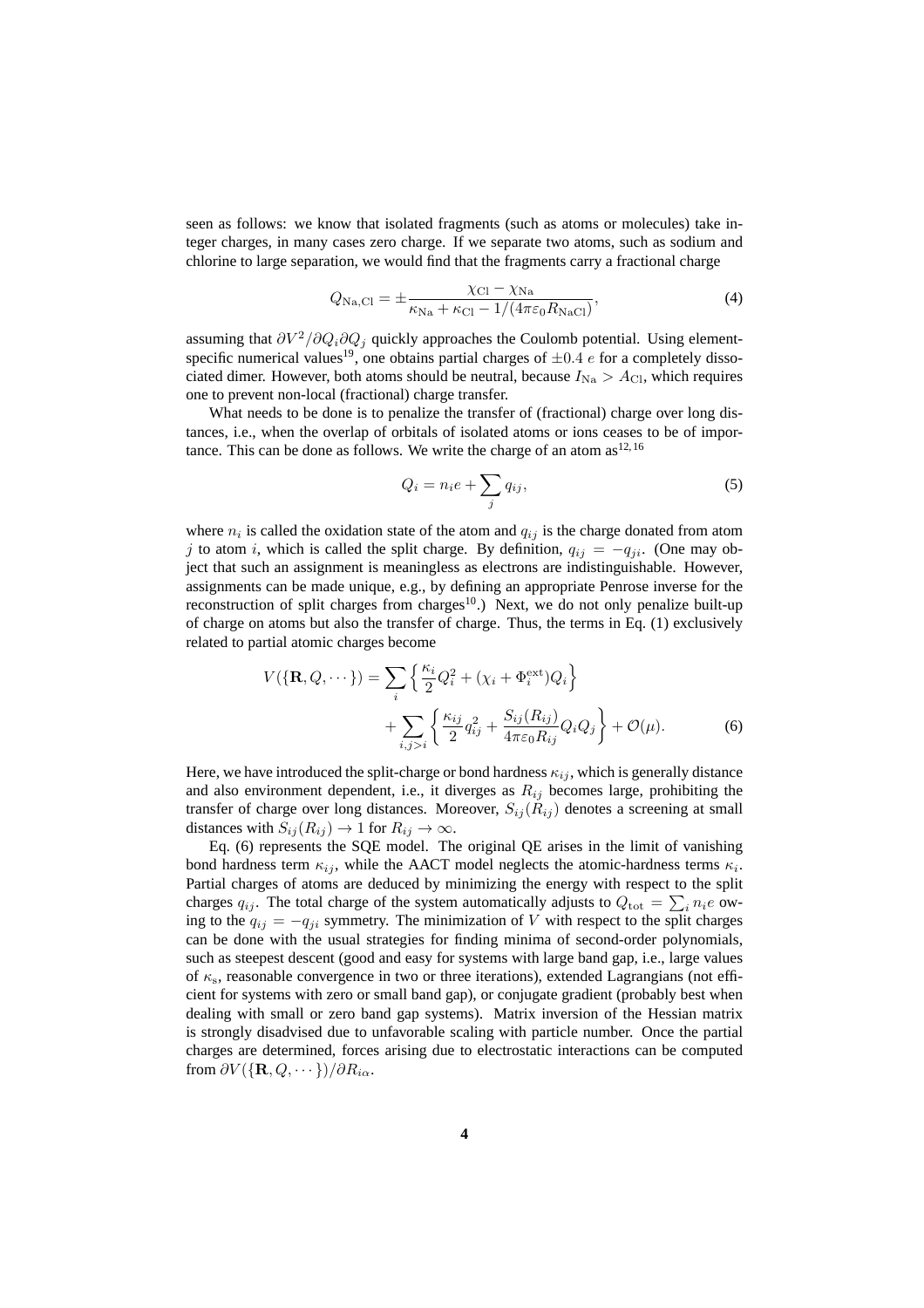The numerical overhead of SQE versus QE is minimal, if present at all. As a matter of fact, since QE models all materials as metallic (as we shall see later), SQE requires much fewer iterations to convergence than QE, at least for systems with a band gap. However, there is a memory overhead within the SQE formulation. For example, assuming 12 neighbors per atom on average, one obtains six split charges per atom, which need to be stored in memory. Despite of this memory overhead in SQE, the number of floating-point operations per SQE minimization step is not much larger than for QE. The reason is that the bulk of the calculations is related to the evaluation of the Coulomb potential  $V_{\rm C}$  and the derivatives  $\partial V_C/\partial Q_i$ . Once the latter are known and stored in arrays, the derivatives  $\partial V_C/\partial q_{ij}$  can be obtained with little CPU time via

$$
\frac{\partial V_{\rm C}}{\partial q_{ij}} = \frac{\partial V_{\rm C}}{\partial Q_i} - \frac{\partial V_{\rm C}}{\partial Q_j},\tag{7}
$$

since  $dQ_k/dq_{ij} = \delta_{ik} - \delta_{jk}$ .

### **3 The continuum limit of charge equilibration models**

In this section, the (static) dielectric response function of the SQE model (augmented with inducible point dipoles) is explored in the continuum limit. Such a treatment contains the original QE and the AACT model as limiting cases. The presentation here explores a similar model discussed previously<sup>20</sup>, i.e., a simple cubic crystal in which a "slowly" varying electrostatic field  $\mathbf{E}^{\text{ext}}(\mathbf{R})$  produced by "external" charges is added. <sup>a</sup> The derivation of the dielectric permittivity pursued is simplified with respect to the original one and moreover, we no longer restrict ourselves to the capacitor geometry.

The charge  $Q(\mathbf{R})$  at lattice site  $\mathbf{R}/a = l\mathbf{e}_x + m\mathbf{e}_y + n\mathbf{e}_z$  (a being lattice constant) can be calculated through the following second-order, finite-difference approximation to

$$
Q(\mathbf{R}) = -\sum_{\Delta \mathbf{R}} \Delta \mathbf{R} \cdot \nabla q(\mathbf{R}, \Delta \mathbf{R}),
$$
\n(8)

where  $\Delta \mathbf{R}$  is a lattice vector. For  $\Delta \mathbf{R}$  being a nearest-neighbor vector, the split-charge field  $q(\mathbf{R}, \Delta \mathbf{R})$  shall be interpreted as follows:  $q([x + a/2, y, z], a\mathbf{e}_1)$  is the split-charge donated from the atom located at  $(x, y, z)$  to that at  $(x + a, y, z)$ . (This way, the expression  $\Delta \mathbf{R} q(\mathbf{R}, \Delta \mathbf{R})$  can be seen as a dipole centered at  $\mathbf{R} + \Delta \mathbf{R}/2$ .) Because similar relations hold for split charges shared between next-nearest atoms, etc., the summation in Eq. (8) can be generalized to any lattice vector  $\Delta \mathbf{R}$ . To clarify Eq. (8), we note that the split-charge field on the r.h.s. is a function defined on a continuous variable  $\bf{R}$ . The field is chosen such that it is as smooth as possible but nevertheless represents exactly the true split charge exchanged between nearest (or farther) neighbors at the center of the (imaginary) bond of the two atoms exchanging a split charge. The l.h.s. of Eq. (8) is a discrete charge at lattice site R. By dividing  $Q(\mathbf{R})$  through  $a^3$ , it can be turned into a continuous charge density.

<sup>&</sup>lt;sup>a</sup>It is probably more meaningful to refer to a continuous-background charge distribution that is not treated explicitly rather than to an external charge distribution. Moreover, the term "slowly varying" shall imply that the charge distribution is continuous, e.g., it only lives on one single wavelength within the first Brillouin zone of the crystal.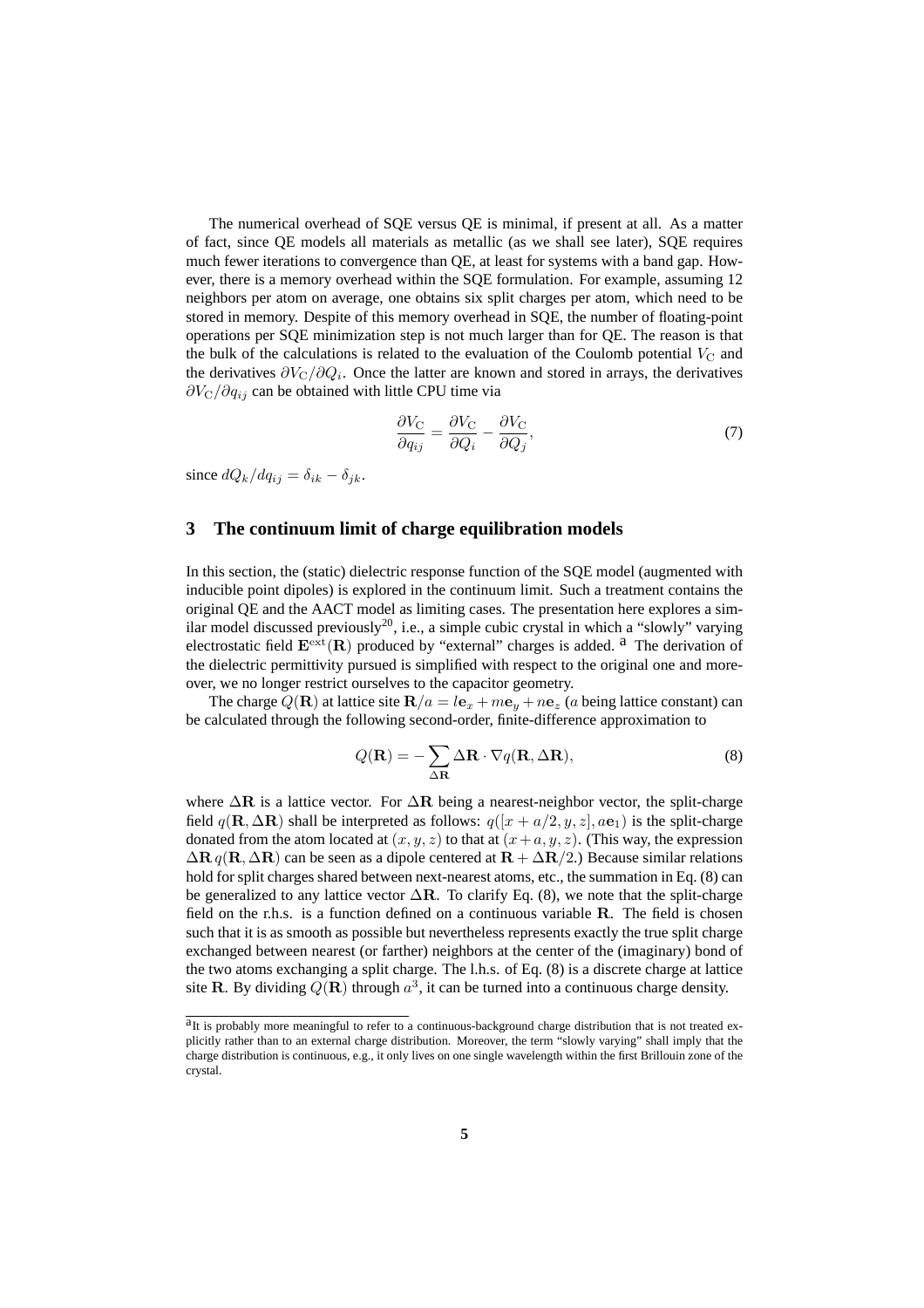In reciprocal space, Eq. (8) becomes

$$
\tilde{Q}(\mathbf{k}) = -i \sum_{\Delta \mathbf{R}} \mathbf{k} \cdot \Delta \mathbf{R} \ \tilde{q}(\mathbf{k}, \Delta \mathbf{R}). \tag{9}
$$

A difficulty that arises when exchanging split charges with next-nearest neighbors is that we need additional split charge fields, i.e., those living on lattice sites for which  $l + m + n$  is odd and those for which  $l + m + n$  is even. This means that our simple cubic lattice needs to be subdivided into two interpenetrating face-centered cubic lattices, which makes the analytical discussion intransparent. The need for different lattices will disappear for external fields that have a wavelength much exceeding a lattice constant. It is only in this latter case that the conversion from a discrete theory to a continuum theory as initiated in Eq. (9) is meaningful. Short wavelengths would have to be treated differently. At this point, it shall suffice to state that it is possible, in principle, to tune the next-nearest neighbor bond hardness independently from that of nearest neighbors. This would mean that the polarizability at a wavelength  $2a$  can be set independently from that at wavelength a. Similar comments apply when including third-nearest neighbors, etc. Therefore, it should be possible to design a dielectric permittivity such that it reproduces a desired wavelength dependence. For reasons of clarity, we keep Eq. (9) without introducing independent split charges fields living on different sublattices. (Of course, an alternative approach to increasing the unit cell would be to couple different k vectors defined for the original unit cell.)

Including point dipoles to the lattice sites, the split-charge energy for a perfect (monoatomic,  $\chi \equiv 0$ ) lattice reads

$$
V = \sum_{\mathbf{R}} \left\{ \frac{\kappa}{2} Q^2(\mathbf{R}) + \sum_{\Delta \mathbf{R}} \frac{\kappa_s(\Delta \mathbf{R})}{2} q^2(\mathbf{R}, \Delta \mathbf{R}) - \mathbf{E}^{\text{ext}}(\mathbf{R}) \cdot \Delta \mathbf{R} \nabla q(\mathbf{R}, \Delta \mathbf{R}) \right\} + \sum_{\mathbf{R}} \left\{ \frac{1}{2\gamma} \mu_\alpha^2(\mathbf{R}) - E^{\text{ext}}_{\alpha}(\mathbf{R}) \mu_\alpha(\mathbf{R}) \right\} + \sum_{\mathbf{R}, \mathbf{R}'} \left\{ \frac{J(\Delta \mathbf{R})}{2} Q(\mathbf{R}) Q(\mathbf{R'}) \right. + J_{\alpha}(\Delta \mathbf{R}) Q(\mathbf{R}) \mu_\alpha(\mathbf{R}') + \frac{J_{\alpha\beta}(\Delta \mathbf{R})}{2} \mu_\alpha(\mathbf{R}) \mu_\beta(\mathbf{R}') \right\}.
$$
 (10)

Here,  $J(\Delta \mathbf{R})$  is the (screened) Coulomb interaction between the charges  $Q(\mathbf{R})$  and  $Q(\mathbf{R}')$ , the singly-indexed  $J_{\alpha}(\Delta \mathbf{R})$  represents the (screened) charge-dipole interaction, and the doubly-indexed  $J_{\alpha\beta}(\Delta \mathbf{R})$  is the dipole-dipole interaction. Moreover,  $\Delta \mathbf{R} \equiv$ R−R′ and any Coulomb coupling (from monopole-monopole to dipole-dipole interaction) is set to zero for  $\Delta \mathbf{R} = 0$ .

Eq. (10) is easily transformed into reciprocal space, as only bilinear coupling occurs. To do so, one needs to replace sums over  $R$  with sums over  $k$  and follow the known rules for Fourier transforms, for instance, the atomi c hardness term becomes  $\sum_{\mathbf{k}} \kappa \tilde{Q}(\mathbf{k}) \tilde{Q}^*(\mathbf{k})/2$ . See also the appendix.

The solutions  $\tilde{q}$ (**k**,  $\Delta$ **r**) minimizing V must satisfy  $\partial V / \partial \tilde{q}$ (**k**,  $\Delta$ **R**) = 0, which reads

$$
\left\{\kappa + \tilde{J}(\mathbf{k})\right\} k_{\alpha} \Delta R_{\alpha} \tilde{Q}(\mathbf{k}) + \kappa_{\rm s} (\Delta \mathbf{R}) \tilde{q}(\mathbf{k}, \Delta \mathbf{R}) = \tilde{E}_{\alpha}^{\text{eff}}(\mathbf{k}) \Delta R_{\alpha}
$$
 (11)

with

$$
\tilde{E}_{\alpha}^{\text{eff}}(\mathbf{k}) = \tilde{E}_{\alpha}^{\text{ext}}(\mathbf{k}) - k_{\alpha}\tilde{J}_{\beta}(\Delta \mathbf{k})\tilde{\mu}_{\beta}(\mathbf{k}).
$$
\n(12)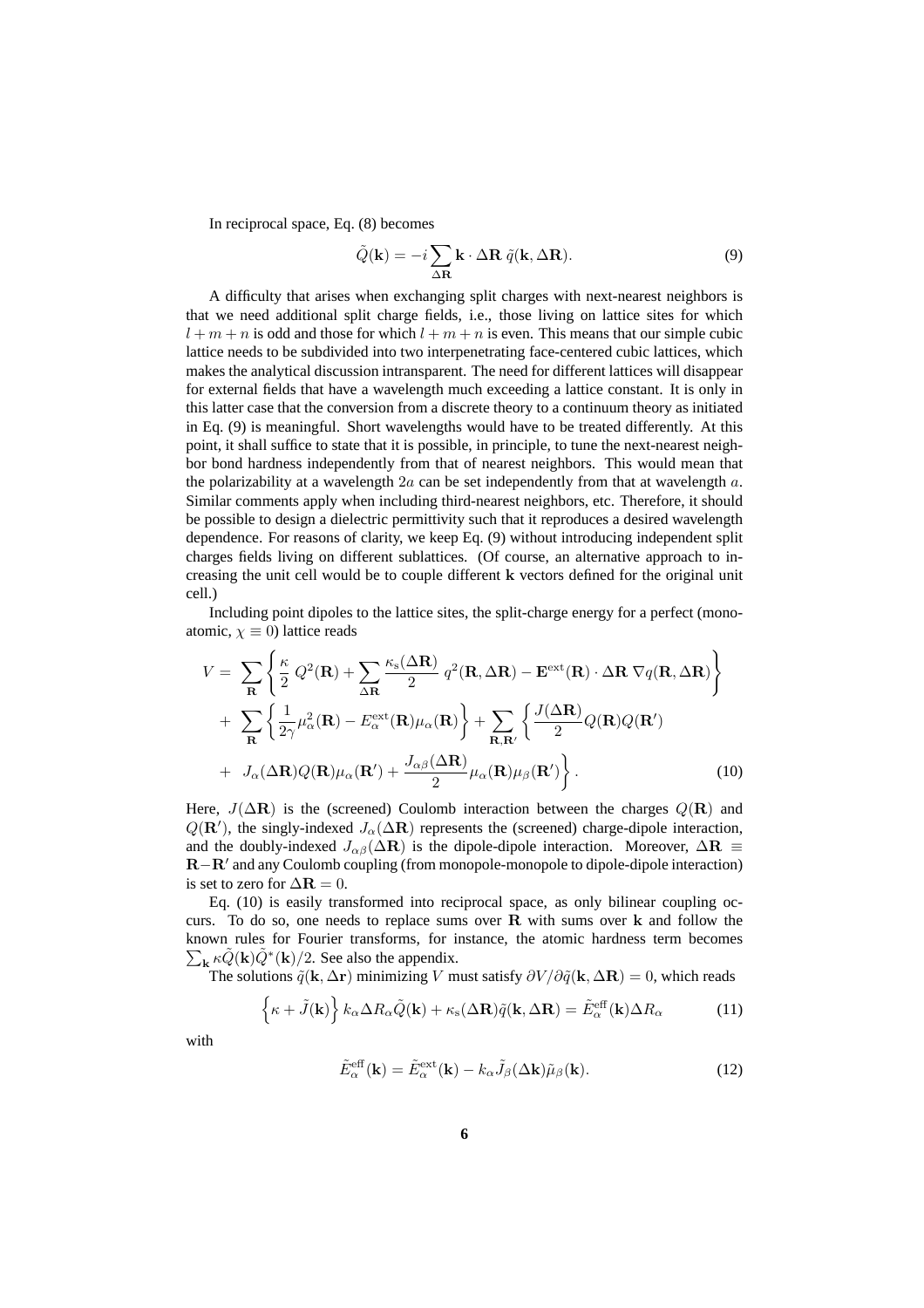

Figure 1. (a) Minimum eigenvalues of the dipole coupling matrix  $\tilde{J}_{\alpha\beta}(\mathbf{k})$  for selected paths in the first Brillouin zone of the simple cubic lattice. (b) The coupling of dipoles oriented parallel to the given k vector as a function of the wavenumber along selected paths. (c) Fourier transform of the Coulomb interaction  $\tilde{J}_C(a\mathbf{k})$  for the simple cubic lattice.

In reciprocal space, the minimization condition  $\partial V / \partial \mu_i(\mathbf{R}) = 0$  becomes

$$
\left\{\frac{\delta_{\alpha\beta}}{\alpha} + \tilde{J}_{\alpha\beta}(\mathbf{k})\right\}\tilde{\mu}_{\beta}(\mathbf{k}) = \tilde{E}_{\alpha}^{\text{ext}}(\mathbf{k}) - \tilde{J}_{\alpha}(\mathbf{k})\tilde{Q}(\mathbf{k}).
$$
\n(13)

From the set of coupled equations (11) and (13), one can deduce the dielectric response to an external field. We will discuss these solutions in a separate paper. In this contribution, for reasons of simplicity, we focus on the limit in which the coupling between monopoles and dipoles can be neglected. This allows one to work out the differences between the dielectric response functions that are due to either pure dipole or pure bond polarization.

### **3.1 Pure dipole polarizability**

We start our analysis of the dielectric response by neglecting charge transfer. For reasons of simplicity, we consider a sinusoidal electrostatic field that is aligned parallel to the z-axis of our simple cubic solid, i.e.,  $\mathbf{E}^{\text{ext}}(\mathbf{r}) = E_3 \mathbf{e}_3 \exp(ik_3z)$ . To this end, we need expressions for the  $\tilde{J}_{\alpha\beta}(k_3e_3)$  elements, see also the appendix. The off-diagonal elements must be zero (for  $k$  parallel to  $z$ ) for reasons of symmetry. Numerically, we find for unscreened dipole-dipole interactions that the diagonal elements can be represented quite accurately via

$$
\tilde{J}_{11}(k_3 \mathbf{e}_3) = \tilde{J}_{22}(k_3 \mathbf{e}_3) \approx \frac{\delta_{k_3 0} - 1}{3\varepsilon_0 a^3} \left\{ 1 + 0.156(5) \sin^2(a k_3/2) \right\}
$$
(14)

$$
\tilde{J}_{33}(k_3\mathbf{e}_3) = -2\tilde{J}_{11}(k_3\mathbf{e}_3),\tag{15}
$$

which includes the discontinuous drop from a finite value at  $k_3 = 0^+$  to zero at  $k =$ 0. It is furthermore well known<sup>21</sup> that the dispersion of the  $\tilde{J}_{\alpha\beta}({\bf k})$  depends on k. This dependence is sketched along some lines in the first Brillouin zone in Fig. 1(b). One can see that the corrections to the continuum limit depend not only on the magnitude of k but also on its orientation.

We start our discussion with the analysis of the split charges exchanged in a direction normal to the external field, i.e., in  $x$ -direction. According to Eq. (9)

$$
\left\{\frac{1}{\gamma} + \tilde{J}_{11}(k_3 \mathbf{e}_3) \right\} \tilde{\mu}_1(k_3 \mathbf{e}_3) = 0, \tag{16}
$$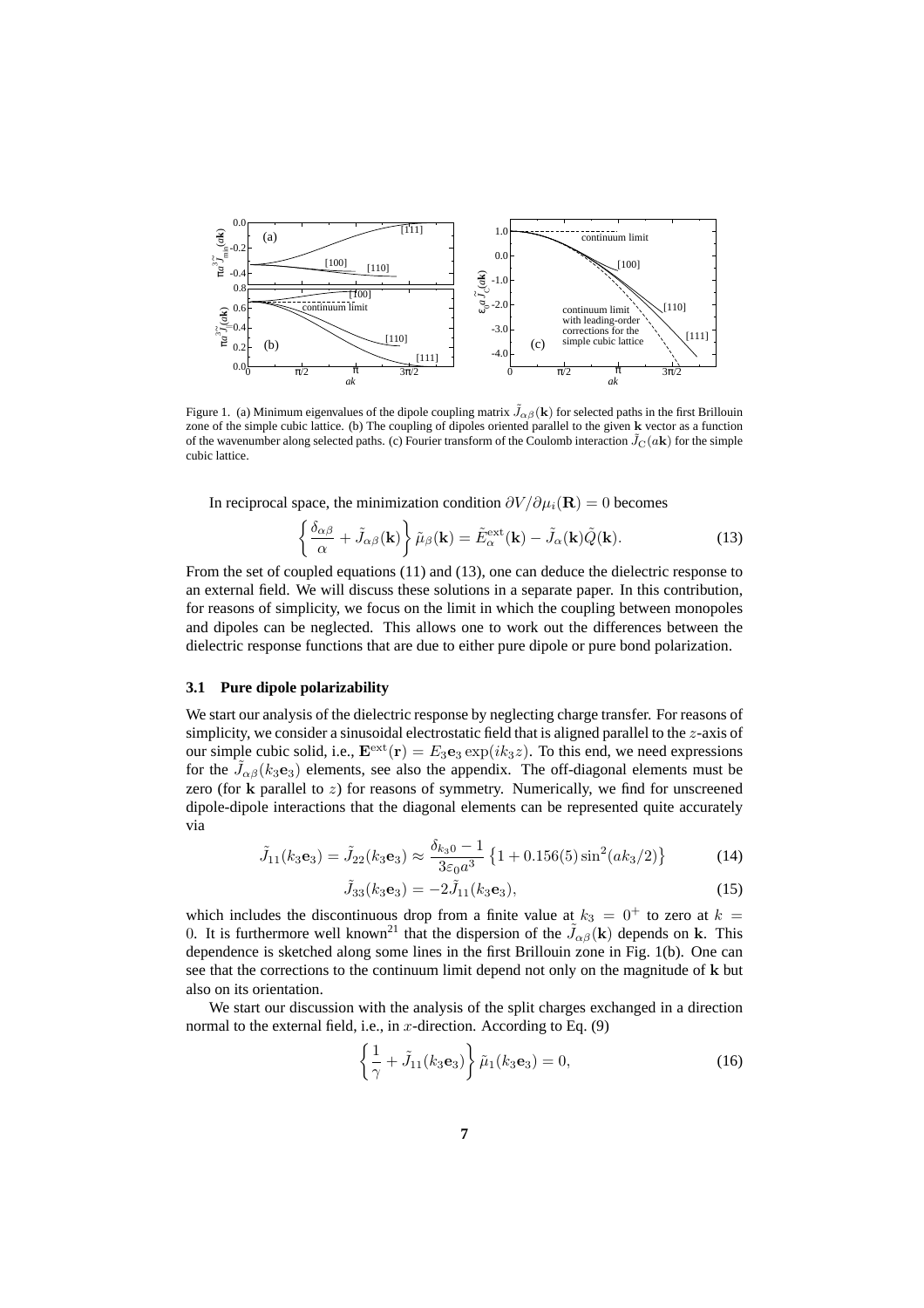Using Eq. (14) for  $\tilde{J}_{11}(k_3e_3)$ , one can see that the prefactor on the l.h.s. of the equation can become zero at a finite density  $\rho$ , which is defined as  $\rho = 1/a^3$ . This means that the system can acquire a finite polarization without energy penalty, which in turn implies a polarization catastrophe. For small but non-zero  $k_3$ , this happens at the same density  $\rho = 3\varepsilon_0/\gamma$  at which the Clausius-Mossotti (CM) relation for dipoles (see Eq. (23) for  $k_3 \rightarrow 0$ ) indicates a diverging dielectric constant, namely for  $\gamma \rho = 3\varepsilon_0$ .

The discrete simple cubic solid becomes unstable at an even smaller density, e.g., for dipoles associated with the wavevector  $\mathbf{k} = \pi(0, 0, 1)/a$  and at even smaller densities for  $k = \pi(1, 1, 0)$ , as one can see from Fig. 1a. Specifically, dipoles with the wavevector  $(\pi/a)(1, 1, 0)$  already become unstable at a density of  $\rho = \varepsilon_0/0.4259(3)\gamma$  rather than at  $3\varepsilon_0/\gamma$  as in CM.

We next analyze the split-charge response parallel to the  $z$  axis. Deriving the regular CM relation from the present treatment is not easily possible. The reason is that the sum over dipoles is only conditionally convergent – hence the discontinuity of the  $\tilde{J}_{\alpha\beta}({\bf k})$  at the Γ point. Due to the conditional convergence, the shape of the material matters when determining its dielectric response. For the regular capacitance geometry, the static dielectric constant consistent with CM relation requires summing up planes of interacting dipoles, where each plane is normal to the the  $z$  axis<sup>22</sup>. Here, we proceed using a different approach, previously pursued to derive the (macroscopic) dielectric response function $^{23}$ .

What we seek is a relation between the polarization  $P \equiv \langle \mu_\alpha \rangle e_\alpha/a^3$  and the coarsegrained total electrostatic field  $E<sup>tot</sup>$  through the equation

$$
\frac{1}{a^3}\tilde{\mu}_{\alpha}(\mathbf{k}) = \varepsilon_0 \left\{ \tilde{\varepsilon}_{\alpha\beta}(\mathbf{k}) - \delta_{\alpha\beta} \right\} \tilde{E}_{\beta}^{\text{tot}}(\mathbf{k}),\tag{17}
$$

where  $\tilde{\varepsilon}_{\alpha\beta}(\mathbf{k})$  is the dielectric tensor. So far, we only have a relation between the dipoles and the electrostatic field due to external charges, i.e., for the z-component

$$
\left\{\frac{1}{\gamma} + \tilde{J}_{33}(k_3 \mathbf{e}_3)\right\} \tilde{\mu}_3(k_3 \mathbf{e}_3) = \tilde{E}_3^{\text{ext}}(k_3 \mathbf{e}_3). \tag{18}
$$

The total field is the superposition of a slowly varying field due to external charges and a rapidly varying field produced by the dipoles. The latter consists of two contributions. One is the field coming from "outside" the dipoles, i.e., the one we used to sum up the dipole-dipole interactions. The other contribution stems from the "internal" field within the point dipole<sup>23</sup>. It can be represented as a  $\delta$ -function singularity if the dipole is located at the origin, see the appendix:

$$
E_{\alpha}^{\rm int}(\mathbf{r}) = -\mu_{\alpha} \frac{\delta(\mathbf{r})}{3\varepsilon_0}.
$$
 (19)

At a given lattice point, we define the coarse-grained field according to

$$
E_{\alpha}^{\rm tot}(\mathbf{R}) = E_{\alpha}^{\rm ext}(\mathbf{R}) + \frac{1}{a^3} \int_{V_{\rm E}(\mathbf{R})} d^3 r \left\{ E_{\alpha}^{\rm dip}(\mathbf{r}) - \frac{\mu_{\alpha}(\mathbf{R})}{3\varepsilon_0} \right\},\tag{20}
$$

where  $V_{\text{E}}(\mathbf{R})$  is a cubic elementary cell of size  $a^3$  with its center of mass located at **R**. With this choice, the dipole field from the dipole contained in  $V_{\rm E}({\bf R})$  does not contribute to the coarse-grained field. To leading order, we approximate the value of  $E^{\text{dip}}_{\alpha}(\mathbf{r})$  within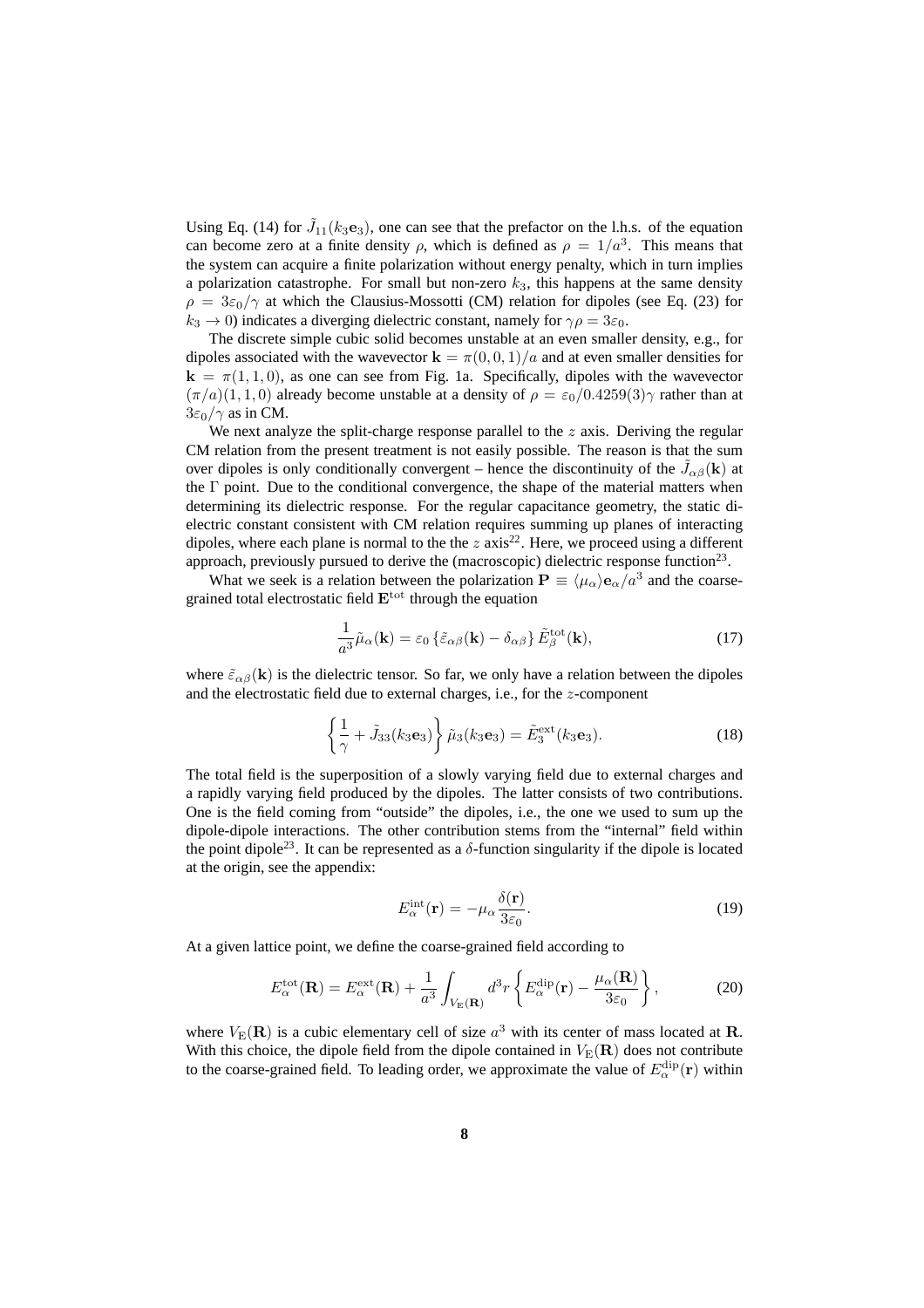$V_{\rm E}({\bf R})$  through  $E_{\alpha}^{\rm dip}({\bf R})$  produced by dipoles from outside of  $V_{\rm E}({\bf R})$ . This makes the  $\tilde{J}_{33}(k_3e_3)$  term on the r.h.s. of Eq. (18) disappear and thus

$$
\left\{\frac{1}{\alpha} - \frac{1}{3\varepsilon_0 a^3}\right\} \tilde{\mu}_3(k_3 \mathbf{e}_3) \approx \tilde{E}_3^{\text{tot}}(k_3 \mathbf{e}_3). \tag{21}
$$

At this level of approximation, i.e., for  $\langle E_\alpha^{\rm dip}({\bf r})\rangle_{V_{\rm E}({\bf R})} \approx E_\alpha^{\rm dip}({\bf R})$ , the response function is dispersion-free and moreover continuous at the  $\Gamma$  point. However, each mode becomes unstable at the same value of  $k_3$ . This contradicts our previous result (exact for point dipoles) for the polarization catastrophe in x direction, which – for simple cubic – is symmetry related to that in z. The problem can be fixed by re expressing Eq.  $(21)$  as

$$
\varepsilon_0 a^3 \left\{ \frac{1}{\gamma} - \frac{\delta_{k_3 0}}{3 \varepsilon_0 a^3} - \frac{J_{33}(k_3 \mathbf{e}_3)}{2} \right\} \frac{\tilde{\mu}_3(k_3 \mathbf{e}_3)}{a^3} = \varepsilon_0 \tilde{E}_3^{\text{tot}}(k_3 \mathbf{e}_3),\tag{22}
$$

where we have introduced some factors to simplify the comparison to Eq. (17). Such a comparison yields

$$
\tilde{\varepsilon}_{33}(k_3 \mathbf{e}_3) - 1 = \frac{\gamma/\varepsilon_0 a^3}{1 - \gamma \delta_{k_3 0} / 3\varepsilon_0 a^3 - \gamma \tilde{J}_{33}(k_3 \mathbf{e}_3) / 2}
$$

$$
= \frac{\gamma/\varepsilon_0 a^3}{1 - \gamma / 3\varepsilon_0 a^3 \left\{ 1 + 0.156(5) \sin^2(a k_3 / 2) \right\}}
$$
(23)

The last two relations state that the dielectric tensor element  $\tilde{J}_{33}(k_3{\bf e}_3)$  is continuous at the Γ point. Furthermore, Eq. (23) is equivalent to the CM relation at  $k_3 = 0$  and  $k_3 \rightarrow 0$ .

The treatment parallel to other (symmetry) directions is similar to the one presented so far. However, it becomes more complicated when k does not lie on a symmetry line, because the eigenvectors of the coupling matrix are no longer purely parallel or orthogonal to k. This means that the polarization induced in the crystal is no longer parallel to the (static) electrostatic field induced by the external charge distribution. Thus, the dielectric response functions quickly deviates from being isotropic with increasing wavenumber.

#### **3.2 Pure charge transfer polarizability**

As argued before, one of the promising properties of the SQE model is that one can define non-local charge transfer resulting in non-local response functions. However, there are quite a few differences between point-dipole polarizability and split-charge polarizability at a level where we only allow for charge transfer between adjacent atoms on the simple cubic lattice.

To keep the formalism transparent, we will first restrict split charges to nearest neighbors.  $\overline{b}$  In analogy to our previous treatment<sup>20</sup>, we write nearest-neighbor split charges as a vector  $q_{\alpha}(\mathbf{R})$ , where  $q_1(\mathbf{R} + a\mathbf{e}_1/2)$  is the split charge donated from the atom located at **R** to the one at  $\mathbf{R} + a\mathbf{e}_1$ . This allows one to rewrite Eq. (9) as

$$
\tilde{Q}(\mathbf{k}) = -ik_{\alpha}\tilde{q}_{\alpha}(\mathbf{k}).\tag{24}
$$

bWhen describing non-local charge transfer on the continuum scale through Eq. (9), one can proceed as done in the current text. One only needs to divide Eq. (11) by  $\kappa_s(\Delta \mathbf{R})$ , multiply the equation with the wavenumber and sum it over all  $\Delta \mathbf{R}$ . This way, one obtains an equation for  $\tilde{Q}(\mathbf{k})$  with effective values for the split-charge hardness and the Coulomb interaction.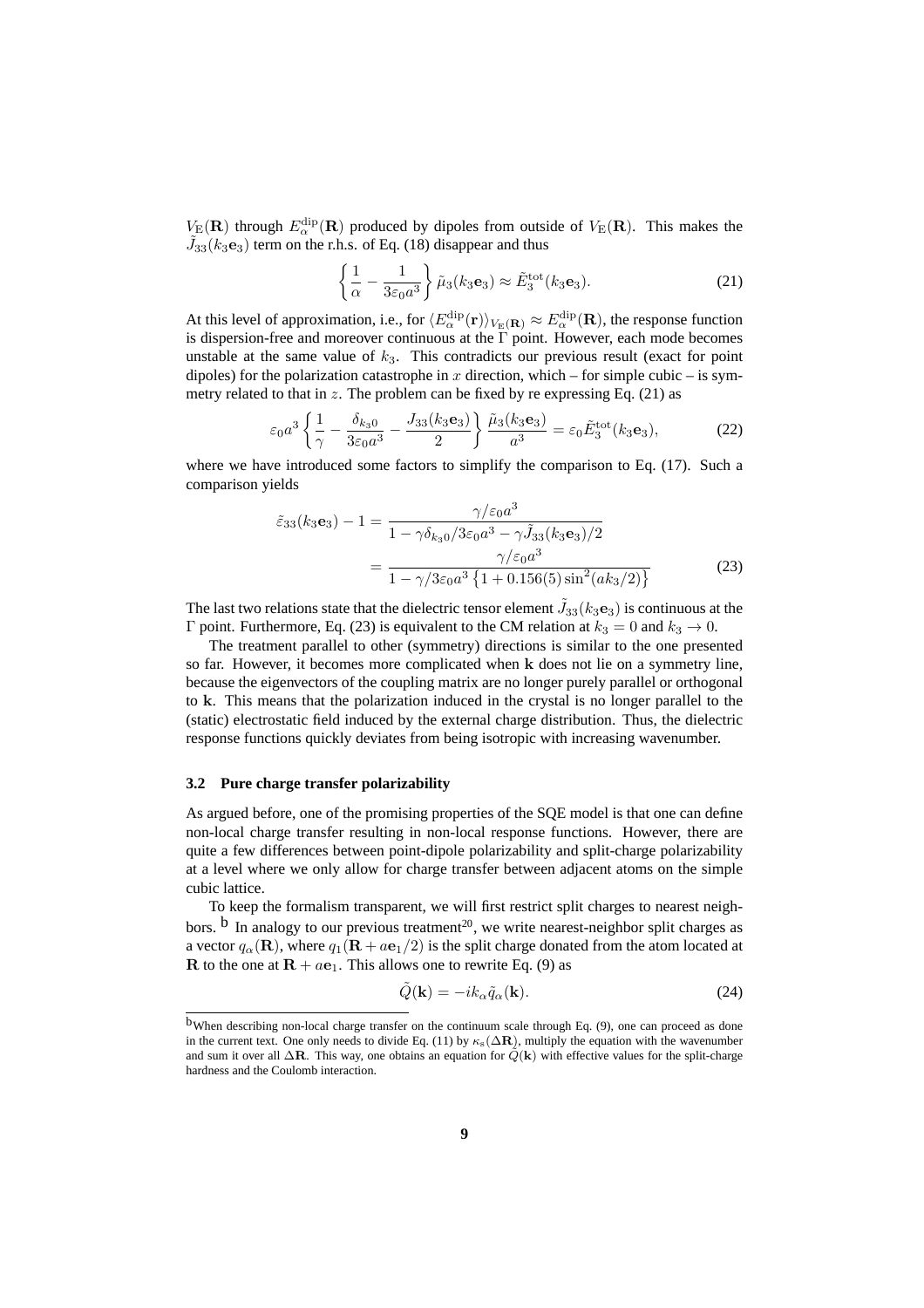Assuming the same sinusoidal electrostatic field parallel to the z axis as in the previous section and no point dipoles on atoms, Eq. (11) can be written as

$$
\left[\left\{\kappa + \tilde{J}(k_3\mathbf{e}_3)\right\}(ak_3)^2 + \kappa_s\right]\tilde{q}_3(k_3\mathbf{e}_3) = a\tilde{E}_3^{\text{ext}}(k\mathbf{e}_3). \tag{25}
$$

To derive the expression for the dielectric permittivity, we proceed similarly as in the previous section, rather than as in the original literature<sup>20</sup>. First we identify  $aq_3(\mathbf{R})$  as the dipole per volume  $V_{\rm E} = a^3$  and thus  $P_3({\bf R}) = q_3({\bf R})/a^2$  is the local polarization. Next we convert from an external electrostatic field to a total, coarse-grained field on the r.h.s. of the equation by eliminating the Coulomb interaction on its l.h.s. The difference to the previous section is that we do not need to take care of internal dipole fields, because the Coulomb interactions are solely related to point charges. Thus,

$$
a\varepsilon_0 \left\{\kappa(a k_3^2) + \kappa_s\right\} \frac{\tilde{q}(k_3 \mathbf{e}_3)}{a^2} = \varepsilon_0 \tilde{E}_3^{\text{tot}}(k \mathbf{e}_3). \tag{26}
$$

Comparison with Eq. (17) yields

$$
\tilde{\varepsilon}_{33}(k_3 \mathbf{e}_3) - 1 = \frac{1}{\varepsilon_0 a \{ \kappa_s + \kappa (ak_3)^2 \}},\tag{27}
$$

which is equivalent to Eq. (27) in Ref. 16 but contains in addition a dispersion correction due to atomic hardness. Here, we note that we used simple finite-difference approximations to deduce the charges from the split-charge field. This is why  $\tilde{\epsilon}_{33}(\mathbf{k})$  does not turn out periodic in the Brillouin zone. The problem can be easily fixed without changing the leading-order behavior of the dielectric susceptibility by replacing Eq. (27) with

$$
\tilde{\varepsilon}_{33}(k_3 \mathbf{e}_3) - 1 = \frac{1}{\varepsilon_0 a \{ \kappa_s + 4\kappa \sin^2(a k_3 / 2) \}},\tag{28}
$$

which is equivalent to replacing Eq. (24) with the accurate relation  $\tilde{Q}$  =  $\sum_{\Delta \mathbf{R}} {\exp(-i\mathbf{k} \cdot \Delta \mathbf{R}) - 1} \, \tilde{q}(\mathbf{k}, \Delta \mathbf{R}).$ 

Formally, Eq. (28) expresses a similar functional dependence of  $\tilde{\varepsilon}_{33}(k_3e_3)$  on  $k_3$  as that derived for pure dipole polarization, see Eq. (23). However, there are differences between them in practice. First, the leading continuum corrections for small but finite  $k$ are isotropic for the SQE model but not for the point dipole model. Second, the prefactor to the corrections is small for dipoles, i.e., of order 0.1. Conversely, the ratio  $\kappa/\kappa_s$  tends to be of order unity or much greater. This is because  $\kappa_{\rm s}e^2$  can be associated with the band gap of solids<sup>16</sup> (in fact,  $\kappa_s$  is an upper bound for the band gap), so that  $\kappa_s$  (for true chemical bonds) can be anything between zero and values a few times the atomic hardness. Next, the dielectric response in the SQE formalism does not automatically diverge at high density for fixed dipole or bond polarizability. The reason is that the total Hessian can be made positive definite through the choice of large atomic hardness. This is different from the AACT model, which necessitates small bond polarizability to keep the Hessian positive definite.

Fig. 2 demonstrates that the dielectric permittivity,  $\varepsilon_{\rm r} = \tilde{\varepsilon}_{33}(0)$ , is indeed independent of the atomic hardness. Moreover, one recognize that the dielectric response does indeed not diverge even if  $\kappa_s$  is very small. For the smallest value of the bond hardness  $(\kappa_s = 1/4\varepsilon_0 a)$ , the point-dipole model with equivalent local polarization  $(\gamma = a^2/\kappa_s)$ would have been already beyond the polarization catastrophe, i.e., it would have produced a negative dielectric constant of  $\varepsilon_r = 4/(1 - 4/3) = -12$ .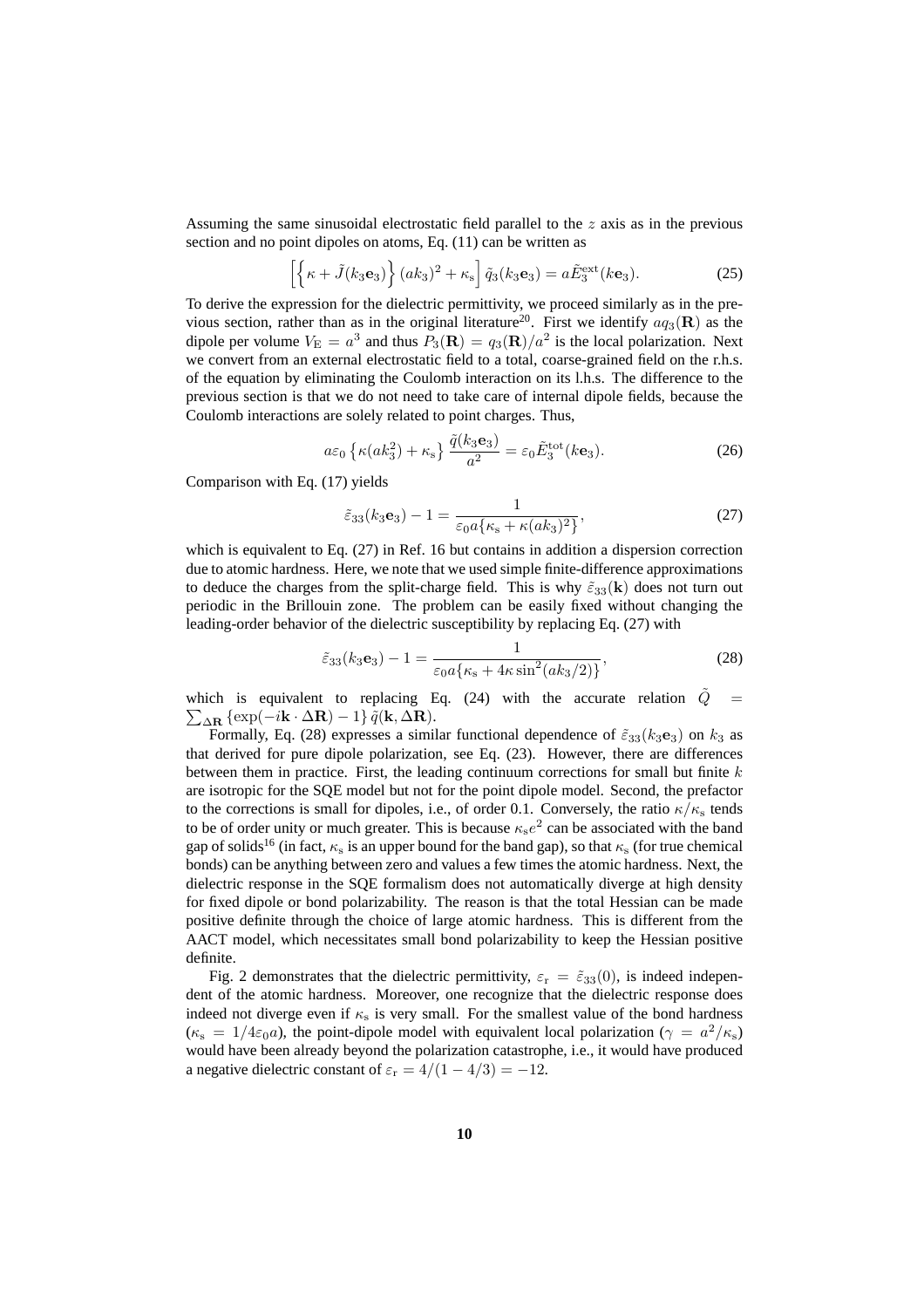

Figure 2. Dielectric permittivity for different choices of  $\kappa$  and  $\kappa$ <sub>s</sub>. The numerical results were obtained in a regular capacitor geometry, in which  $N_z = 100$  layers containing  $10 \times 10$  atoms were placed into a simulation cell. Periodic boundary conditions were applied in all three spatial dimensions, however, in the direction of the electrostatic field, a gap was introduced. The dielectric permittivity was obtained by measuring the coarse-grained total electrostatic field within and outside the material. From Ref. 16.

The reason why  $\kappa_s$  can be made small even at large density is that the atomic hardness impedes large local dipole gradients. Thus, the atomic hardness must introduce some smearing of the response function. To elucidate this claim, we analyze the split-charge response in a capacitor geometry. Thus, we consider an external electrostatic potential that has a constant slope in a periodically repeated cell  $\Phi(z) = E_3 z$  but goes back to zero when the periodic image is repeated. The required non-zero Fourier coefficients for the resulting electrostatic field read<sup>16</sup>

$$
\tilde{E}_3(k_3 e_3) = -2E_3 \text{ for } k_3 = 2\pi n/L, n \in \mathbb{N}.
$$
 (29)

The associated split charge response is

$$
\tilde{q}(k_3) \approx \frac{-2E_0}{\left\{\kappa + \tilde{J}(k_3 \mathbf{e}_3)\right\}(ak_3)^2 + \kappa_s},\tag{30}
$$

where a reasonable approximation to  $\tilde{J}(\mathbf{k})$  was found to be<sup>20</sup>

$$
\tilde{J}(\mathbf{k}) = \frac{1 - \nu(ak)^2}{\varepsilon_0 a (ak)^2}.
$$
\n(31)

A value of  $\nu = 0.22578$  expresses the (isotropic) leading-order discretization corrections for the simple cubic lattice, see Fig. 1. Inserting Eq. (31) into (30) can be written as follows

$$
\tilde{q}_s(k_3) = \frac{-2E_0}{\kappa'(ak)^2 + \kappa'_s} \tag{32}
$$

with  $\kappa' = \kappa - \nu/\varepsilon_0 a$  and  $\kappa'_{\rm s} = \kappa_{\rm s} + 1\varepsilon_0 a$ . When solving the response of the dielectric medium, i.e., with the help of the residue theorem, it becomes clear that the roots of the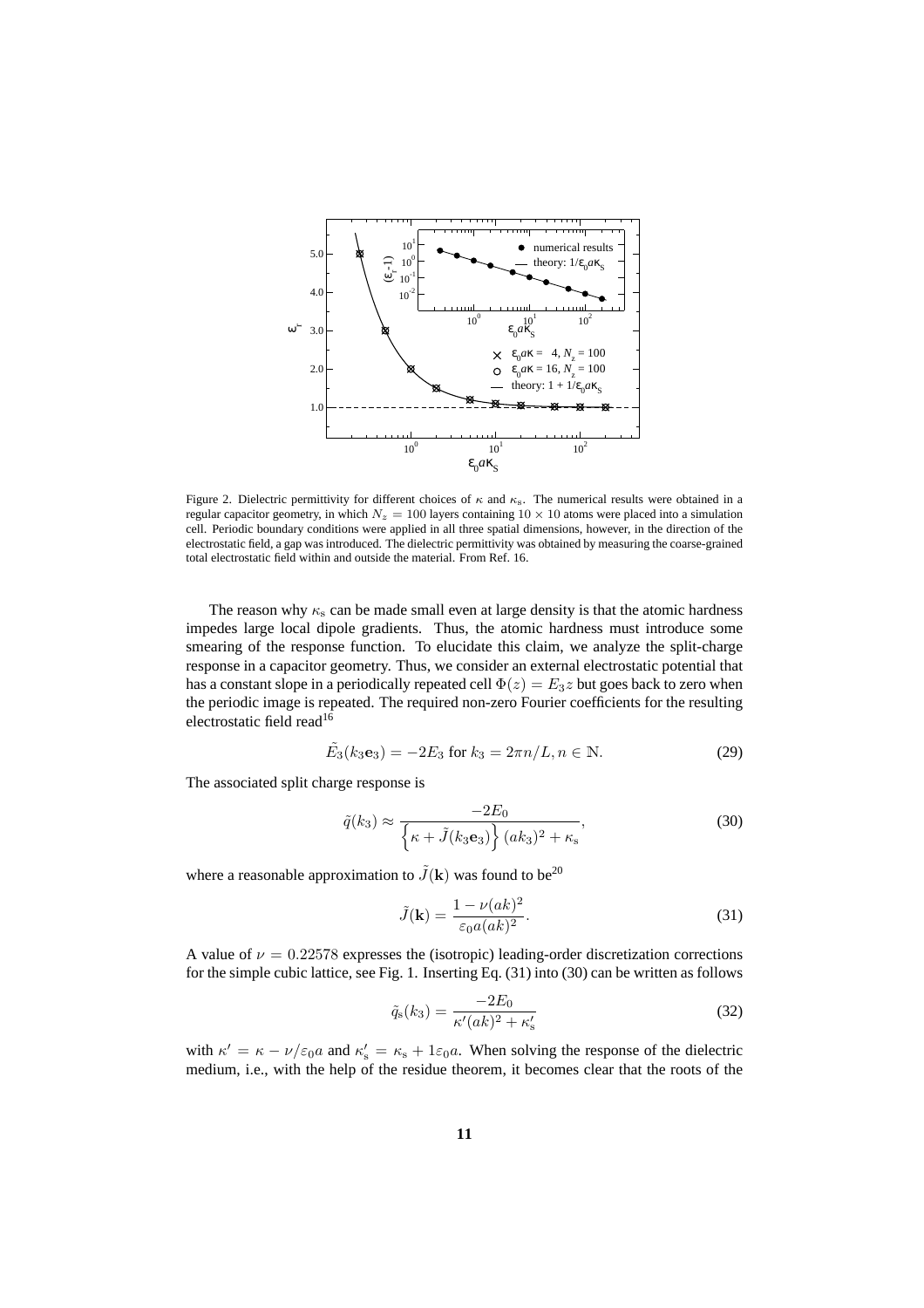

Figure 3. Charge density of a simple cubic SQE model in a constant external electrostatic field as a function of the coordinate  $z$  normal to the surface. The bond stiffness varies from metallic to extremely dielectric. The atomic hardness was adjusted such that the penetration depth as defined in Eq. (33) remained constant. The shaded area can be interpreted as total polarization charge. From Ref. 16.

denominator of Eq. (32) have the meaning of an inverse (exponential) decay length  $\delta^{-1}$ . This can be solved to yield

$$
\delta = a \sqrt{\frac{\varepsilon_0 a \kappa - \nu}{1 + \varepsilon_0 a \kappa_s}}.
$$
\n(33)

Thus, the split charge field decays with  $q(z) \propto \exp(-|z - z_0|/\delta)$  from the surface located at  $z_0$ . The surface polarization charge must obey the same exponential law, because it is proportional to the derivative of  $q(z)$ . Fig. 3 demonstrates that the expected behavior is borne out in numerical simulations. Their set-up is described in the caption of Fig. 2.

It is instructive to analyze the properties in the limits where either the bond hardness  $\kappa_{\rm s}$ disappears (as in conventional QE methods) or the atomic hardness  $\kappa$  (as in AACT). First, for  $\kappa_s = 0$  the dielectric constant diverges for small wavevectors according to Eq. (27). This is the behavior of an ideal metal. This result implies that electric field lines are perpendicular to the surface of material modeled within the QE approach. (This is observed in simulations, which shall not be shown here.) Second, for  $\kappa = 0$ , the dielectric constant is finite. However, a problem that arises is that the Hessian must be positive definite. The smallest value that  $\tilde{J}(\mathbf{k})$  takes for unscreened Coulomb interactions on the simple cubic lattice is  $-(3\pi^2)M/4\pi\varepsilon_0a$ , where  $M = 1.748$  is the Madelung constant of the rock salt lattice. Thus,  $\kappa_s$  must exceed the largest negative eigenvalue of the  $\tilde{J}_{\alpha\beta}({\bf k})$  matrix. This is found at  $\mathbf{k} = (\pi/a)(1, 1, 1)$  and the resulting limitation for the the dielectric permittivity is  $\varepsilon_r^{\text{AACT}} - 1 < 1/1.748$ , at least for unscreened Coulomb potentials. This is less than the corresponding value of any condensed matter material. Very small values observed in reality are, for example  $\varepsilon_r \gtrsim 2$  for Teflon or polyethylene. These values are similar to  $\varepsilon_{\rm r}^{\infty}({\rm NaCl}) = 2.56.$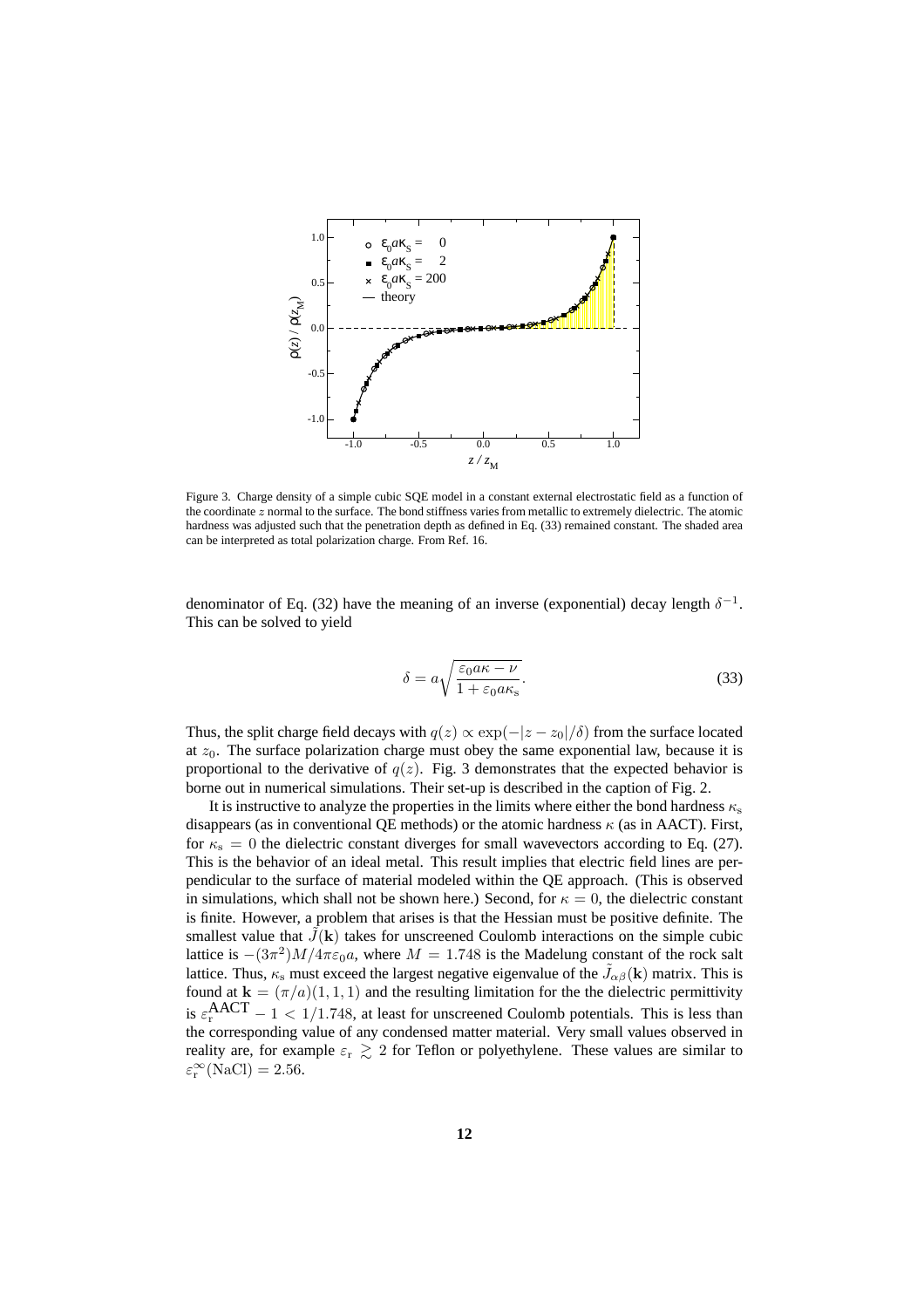### **4 Further properties of charge equilibration models**

Most charge-transfer studies do not focus on periodic systems but are predominantly concerned with molecules. In that context, deficiencies of various models were noted before the analysis presented in the previous section had been conducted. Here, we summarize some of the results on molecular systems.

One of the first problems noted with regular QE is that it does not obey the neutral dissociation limit<sup>24</sup>, as can be seen from Eq. (4). The original proposition to fix this problem was to screen chemical potential differences as a function of distance<sup>24</sup>. Unfortunately, this fix is hardly justified in reality and its implementation actually leads to artifacts, e.g., batteries could not work if the chemical potentials between atoms were screened as a function of distance. Screening is only meaningful for electrostatic field lines when there is a medium whose influence is not considered explicitly. But even if field lines were screened, this does not mean that energy differences would be completely damped out. The line integral from one point to another would still remain finite owing to near-field contributions. Moreover, how can screening be justified for a dimer placed in vacuum?

Approaches in which the concept of bond hardness is introduced can be easily parameterized to yield dissociation limits in which the atoms are neutral  $12,25$  – or have non-zero integer charge<sup>16, 26</sup>. All that needs to be done is to make the bond hardness diverge when two atoms or two molecular fragments are moved to large separation. In fact, a quantitative analysis revealed that making the bond stiffness between two atoms simply a function of the distances between the two atoms (without including an environment dependence) already lead to reasonably accurate partial atomic charges of the reactants (initially and near the transition state) and of the products of the bond breaking<sup>25</sup>.

It had also been observed that the polarizability of polymers  $\gamma(N)$  (e.g. simple alkanes) as treated with QE growths with the third power of the degree of polymerization  $N$  in the limit of large  $N$ . The correct scaling is linear<sup>27,17</sup>. Some representative results are shown in Fig. 4 and compared to quantum chemical calculations. One can see that the QE model systematically overestimates polarizabilities while SQE shows the correct trend. The SQE data only tends to lie slightly below the quantum chemical results, which is easily explained because the employed SQE model did not allow for atom polarizability. Lastly, QE models ignoring the bond hardness term produce alcohols whose dipole moment increases as the fatty tail of the molecule is made longer, while the dipole quickly levels off at a realistic value within an SQE type treatment<sup>28</sup>.

The AACT models do not suffer from the shortcomings of pure QE models. However, they have different deficiencies. For example, they barely show any dispersion of the alkene polarizability  $\gamma(N)$  at small N in contrast to the real behavior and that exhibited by  $SQE$  models<sup>27</sup>. This behavior can be rationalized from the small (zero) penetration depth  $\delta$  derived for solids in the last section. Moreover, the AACT model produces negative (chemical) hardnesses of molecules when excess charge is added to a molecule<sup>16</sup>.

In conclusion, neither pure bond nor conventional QE model produce the correct constitutive equations, while their combination in form of SQE can be parameterized to reproduce meaningful numbers. In fact, even absolute numbers turn out reasonable<sup>12</sup>, e.g., partial charges deduced from SQE were within  $\mathcal{O}(10\%)$  accuracy as compared to DFTbased results while OE and AACT deviated by  $\mathcal{O}(30\%)$ . A comprehensive comparison between SQE and QE also found that SQE clearly outperformed the original QE in all 23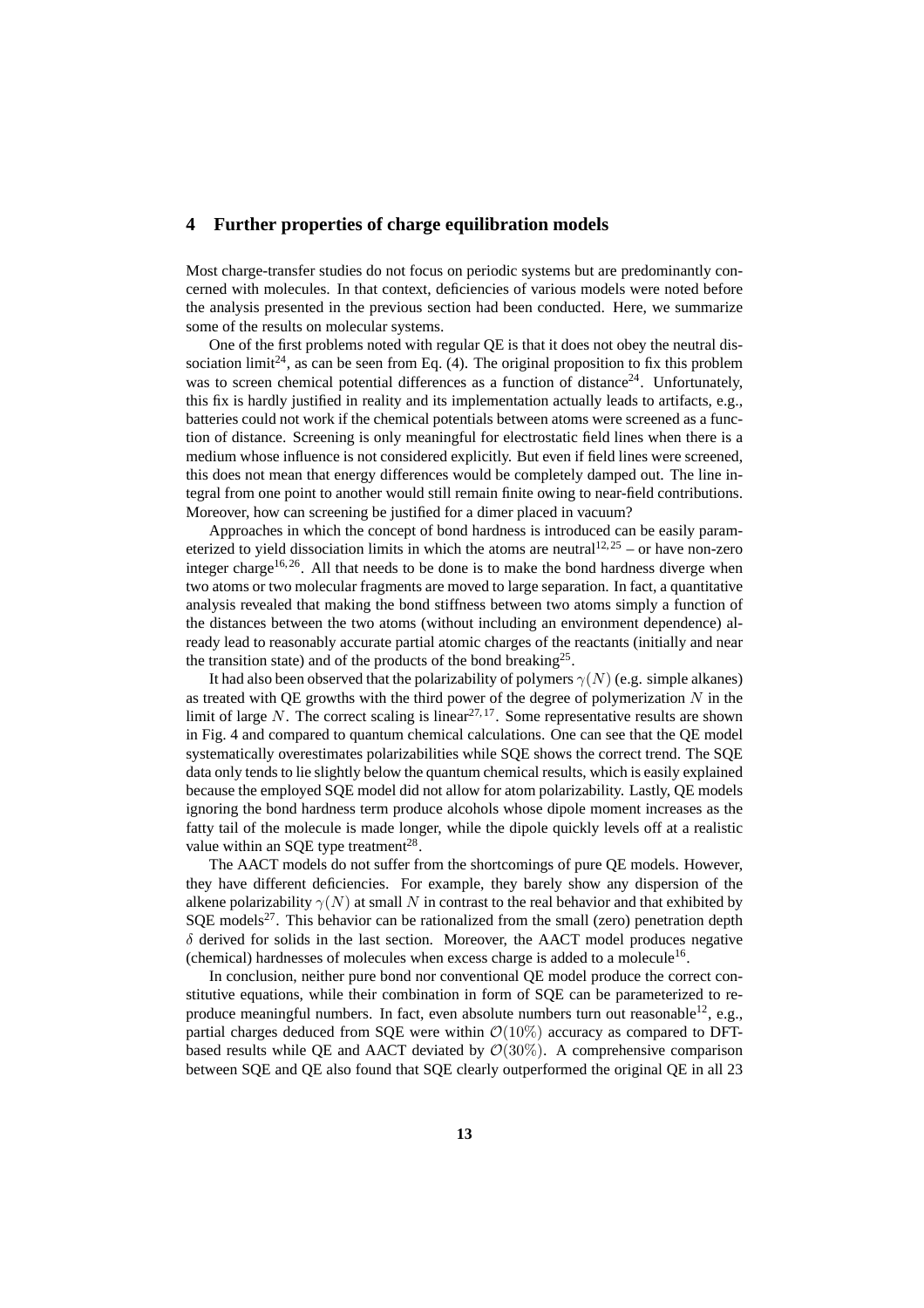

Figure 4. Polarizability of (a) QE and (b) SQE as a function of the polarizability deduced from quantum mechanical calculations on a variety of molecules. Green, red, and blue data points reflect the smallest, the medium, and the largest eigenvalue of the polarizability tensor for different molecules (including varying conformations). From Ref. 17.

benchmark tests on a set of more than 500 organic molecules<sup>17</sup>.

The true advantage of SQE, when applied at a molecular level, might yet be a different one: It allows one to introduce formal oxidation states and to treat meaningfully excess integer charge in molecular systems<sup>16, 26</sup>. This makes it possible to reproduce the generic features of contact electrification as well as the discharge of batteries, which will be shown in future work.

### **5 Concluding Remarks**

The main part of this contribution is the analysis of the dielectric permittivity as produced by the regular split-charge equilibration model and a model in which point dipoles are placed on discrete lattice sites. While both methods have similar low-density, longwavelength response functions, there are quite a few differences between them. First, the SQE model is based on summing up (eventually screened) Coulomb interactions between point charges while the point dipole models are based on dipole-dipole interactions. Since the resulting sums are conditionally convergent in both cases, neither one can be cut off at a finite distance without uncontrollable errors. The advantage of the SQE model is that fewer floating point operations are required to evaluate pair interactions, since the coupling of point charges is described by a scalar rather than by a tensor of rank two as for dipoles. Moreover, fast summation methods for Coulomb interactions are readily available. Second, the SQE model produces response functions on the (easy-to-code) simple cubic lattice that are isotropic not only in the continuum limit but also with respect to their leading-order continuum corrections, which are of order  $k^2$ . Point dipole models on the simple cubic lattice have direction-dependent  $k^2$  interactions.

A potentially useful advantage of SQE over point-dipole models is that the SQE model can reflect non-local dielectric response functions. This can be done, in principle, by introducing non-local charge-transfer variables. This ability makes the SQE model a promising candidate as a coarse-grained model for water, which is known to have a strong wave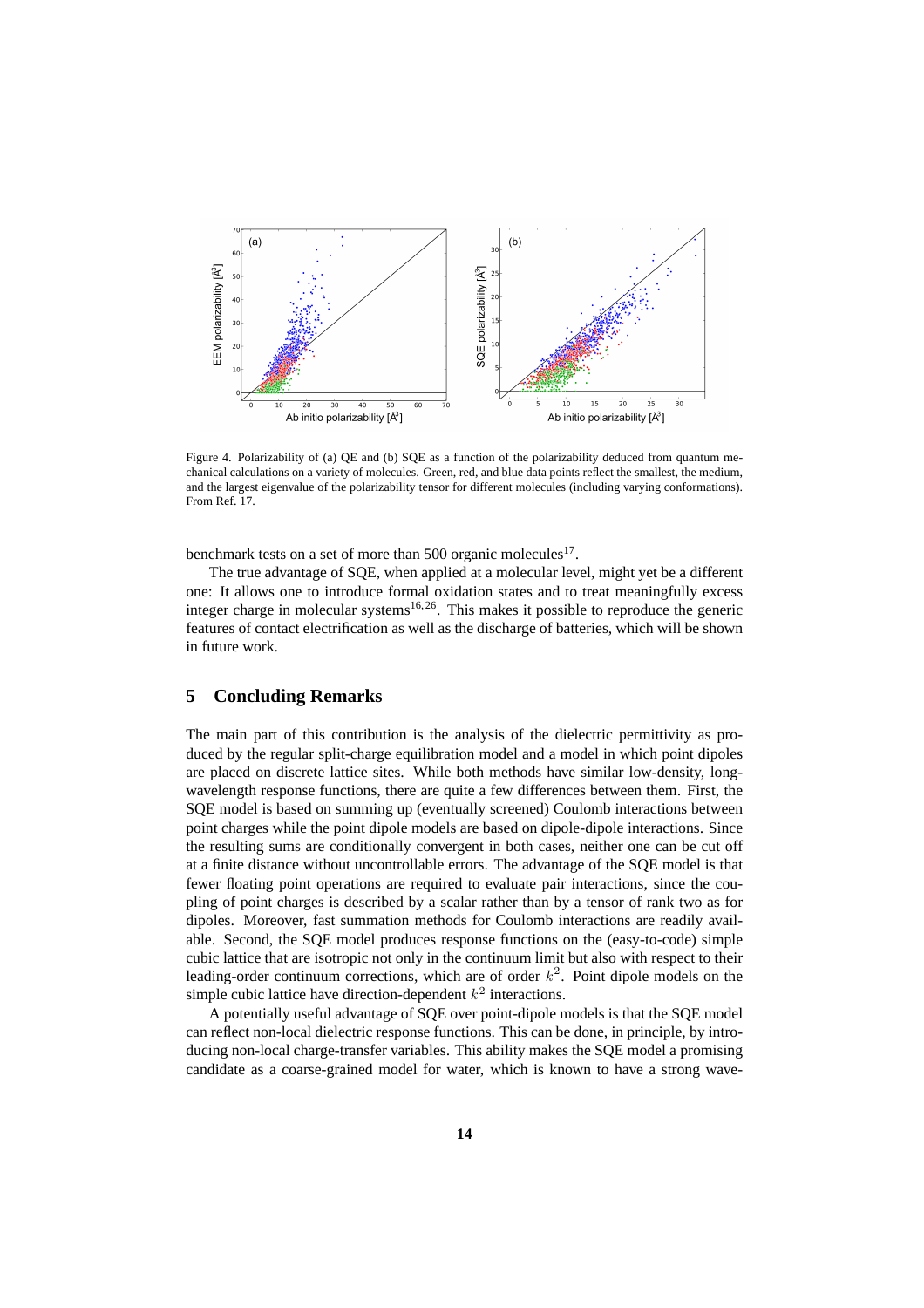length dependent dielectric constant<sup>29</sup>. Another advantage of the SQE model is that it is isomorphic to elastic models. The split charges can be treated in analogy to (elastic) displacements in the solid. Thus, coarse-graining of the region and adaptive mashing of SQE can be done in analogy to elastic models.

# **Acknowledgments**

The author thanks W. Dapp and J. Jalkanen for useful discussions.

### **References**

- 1. A. Warshel and M. Levitt. *J. Mol. Biol.*, 103:227–249, 1976.
- 2. B. Honig and A. Nicholls. *Science*, 268:1144–1149, 1995.
- 3. P. Jungwirth and D. J. Tobias. *Chem. Rev.*, 106:1259–1281, 2006.
- 4. A. Warshel, P. K. Sharma, M. Kato, and W. W. Parson. *Biochim. Biophys. Acta*, 1764:1647–1676, 2006.
- 5. J. Applequist, J. R. Carl, and K.-K. Fung. *J. Am. Chem. Soc.*, 94:2952, 1972.
- 6. B. Thole. *Chem. Phys.*, 59:341, 1981.
- 7. A. Papazyan and A. Warshel. *J. Phys. Chem. B*, 101:11254–11264, 1997.
- 8. K. G. Denbikh. *Trans. Faraday Soc.*, 36:936–948, 1940.
- 9. J. Meister and W. H. E. Schwarz. *J. Phys. Chem.*, 98:8245–8252, 1994.
- 10. T. Verstraelen, P. W. Ayers, V. Van Speybroeck, and M. Waroquier. (submitted to J. Chem. Phys.).
- 11. S. W. Rick and S. J. Stuart. *Rev. Comp. Chem.*, 18:89, 2002.
- 12. R. A. Nistor, J. G. Polihronov, M. H. Müser, and N. J. Mosey. *Journal of Chemical Physics*, 125:094108, 2006.
- 13. R. P. Iczkowski and J. L. Margrave. *J. Am. Chem. Soc.*, 83:3547–3551, 1961.
- 14. W. J. Mortier, K. van Genechten, and J. Gasteiger. *J. Am. Chem. Soc.*, 107:829, 1985.
- 15. R Chelli, P Procacci, R Righini, and S Califano. *J. Chem. Phys.*, 111(18):8569–8575, 1999.
- 16. M. H. Müser. European Physical Journal B, 85:135, 2012.
- 17. T. Verstraelen, V. Van Speybroeck, and M. Waroquier. *J. Chem. Phys.*, 131:044127, 2009.
- 18. P. W. Fowler and P. A. Madden. *J. Phys. Rev. B*, 29:1035–1042, 1984.
- 19. J. Robles and L.J. Bartolotti. *J. Am. Chem. Soc.*, 106:3723–3727, 1984.
- 20. R. A. Nistor and M. H. Müser. *Phys. Rev. B*, 79:104303, 2009.
- 21. M. H. Cohen and F. Keffer. *Phys. Rev.*, 99:1128–1134, 1955.
- 22. B. R. A. Nijboer and F. W. De Wette. *Physica*, 6:422–431, 1958.
- 23. J. H. Hannay. *Eur. Phys. J.*, 4:141–143, 1983.
- 24. J. Morales and T. J. Martinez. *J. Phys. Chem. A*, 105:2842, 2001.
- 25. D. Mathieu. *J. Chem. Phys.*, 127:224103, 2007.
- 26. W. Dapp and M. H. Müser. (in preparation).
- 27. G. L. Warren, J. E. Davis, and S. Patel. *J. Chem. Phys.*, 128:144110, 2008.
- 28. P. T. Mikulski, M. T. Knippenberg, and J. A. Harrison. *J. Chem. Phys.*, 131:241105, 2009.